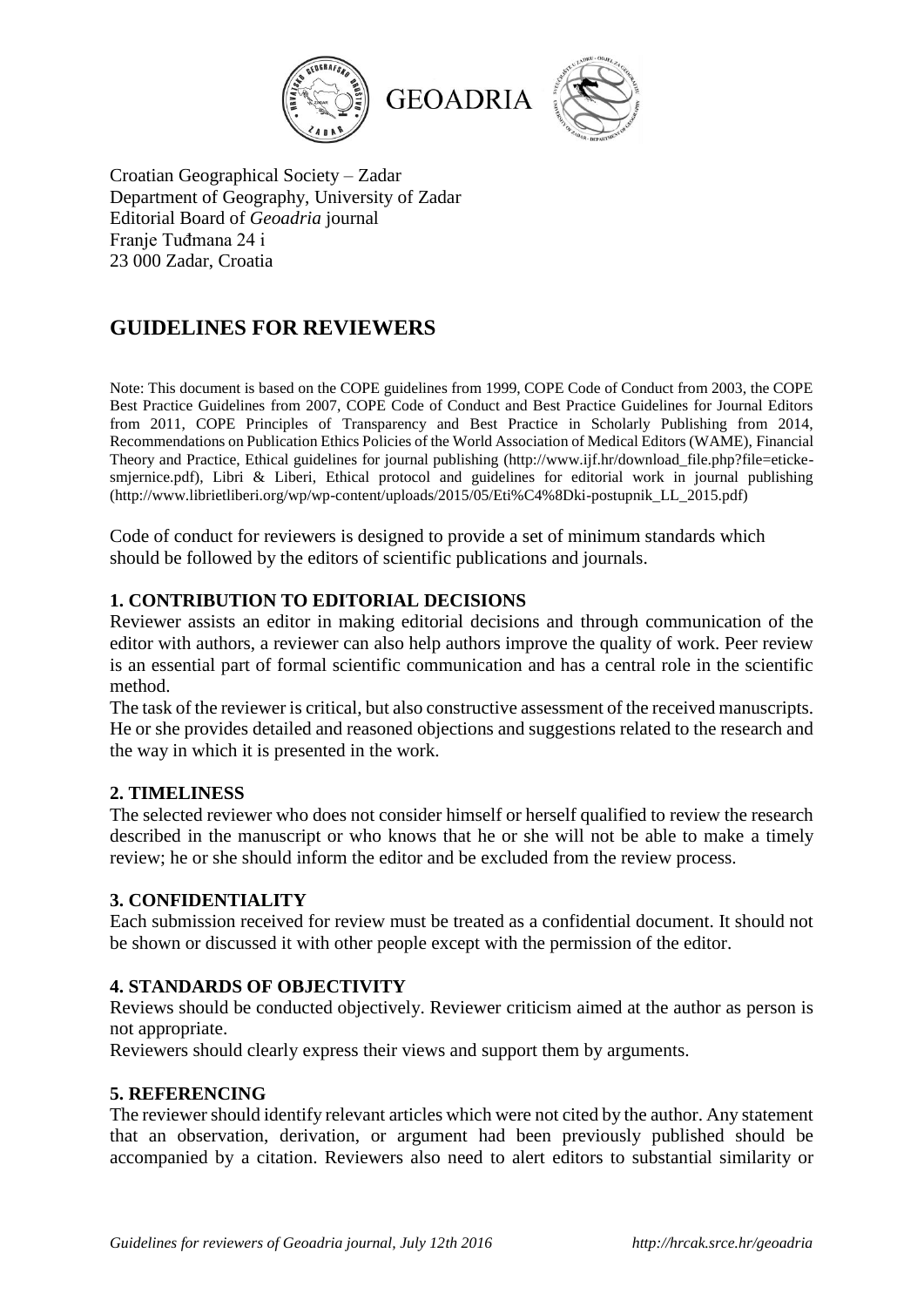

overlap between the manuscript under consideration and any published paper they are personally acquainted with.

## **6. DISCLOSURE OF DATA AND CONFLICT OF INTEREST**

Reviewer must not use unpublished materials disclosed in submitted manuscript for their own research without the express written consent of the author. Confidential information or ideas obtained through the review process must remain confidential and should not be used for personal gain. Reviewers should not agree to review the manuscripts in which there is a conflict of interest because of competition, cooperation, or other relationships or connections with any author, company or institution associated with the work.

## **REVIEW FORM**

Zadar, ................. 201..

Dear

We kindly ask you to review the manuscript titled

in the attachment and send us your review until \_\_\_\_\_\_\_\_\_\_\_\_201...

If you cannot review it for any reason, please send it back to us and suggest another reviewer, if possible.

\_\_\_\_\_\_\_\_\_\_\_\_\_\_\_\_\_\_\_\_\_\_\_\_\_\_\_\_\_\_\_\_\_\_\_\_\_\_\_\_\_\_\_\_\_\_\_\_\_\_\_\_\_\_\_\_\_\_\_\_\_\_\_\_\_\_\_\_\_\_\_\_\_\_\_

\_\_\_\_\_\_\_\_\_\_\_\_\_\_\_\_\_\_\_\_\_\_\_\_\_\_\_\_\_\_\_\_\_\_\_\_\_\_\_\_\_\_\_\_\_\_\_\_\_\_\_\_\_\_\_\_\_\_\_\_\_\_\_\_\_\_\_\_\_\_\_\_\_\_\_

\_\_\_\_\_\_\_\_\_\_\_\_\_\_\_\_\_\_\_\_\_\_\_\_\_\_\_\_\_\_\_\_\_\_\_\_\_\_\_\_\_\_\_\_\_\_\_\_\_\_\_\_\_\_\_\_\_\_\_\_\_\_\_\_\_\_\_\_\_\_\_\_\_\_\_ \_\_\_\_\_\_\_\_\_\_\_\_\_\_\_\_\_\_\_\_\_\_\_\_\_\_\_\_\_\_\_\_\_\_\_\_\_\_\_\_\_\_\_\_\_\_\_\_\_\_\_\_\_\_\_\_\_\_\_\_\_\_\_\_\_\_\_\_\_\_\_\_\_\_\_

Thank you for your cooperation.

Editor-in-chief Nina Lončar, PhD

#### REVIEWER'S OPINION\*

- A) accept without changes A) original scientific paper
- B) accept after the suggested changes B) preliminary communication had been made C) review
- C) make significant or complete changes D) professional paper before accepting
- D) decline
- 1. Short evaluation: 2. Paper categorization:
	-
	-
	-
	-

\* Encircle the answers to questions 1 and 2 in the original and on the copy.

A) Original scientific paper - original scientific work which contains new results of fundamental or applied research;